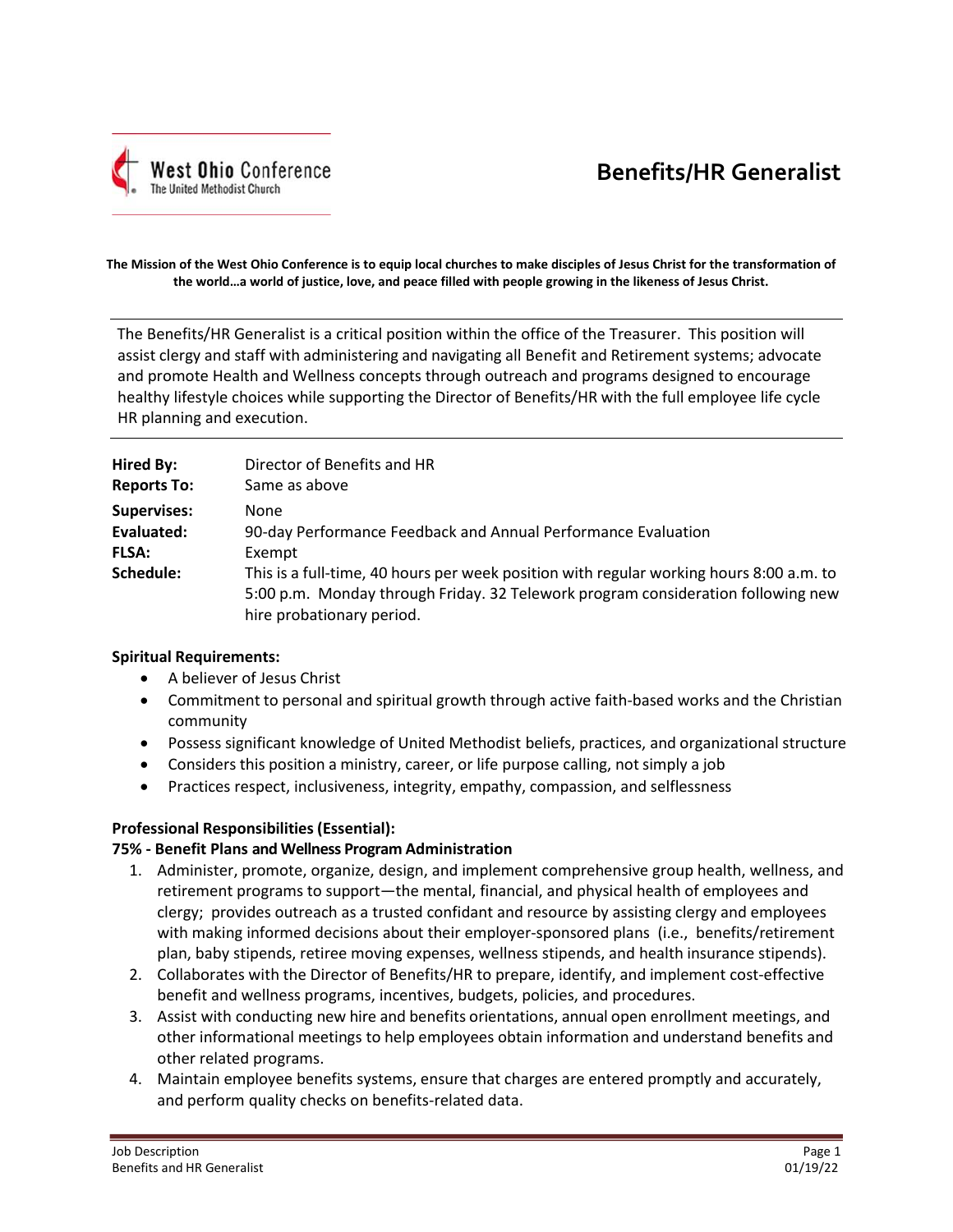- 5. Respond to and assist employees with escalating claims using appropriate resources.
- 6. Assist Director of Benefits/HR in obtaining census data for health, life, retirement plans, and renewal.
- 7. Ensure distribution of compliance required employee notices.
- 8. Prepare and maintain new enrollment, billing, and retirement logs.
- 9. Work closely with AR/AP and payroll to ensure that all insured employees' coverage levels are accurate.
- 10. Prepare and send death notifications while providing support to survivor-recipient.
- 11. Collaborates with the Director of Benefits and HR to prepare, identify, and implement costeffective wellness programs, incentives, budgets, policies, and procedures.
- 12. Applicable to law, assess and analyze the employee population's general physical and mental health needs.
- 13. Design, plan, implement classes, speakers, seminars, personal training, and voluntary fitness assessments to promote healthy lifestyles.
- 14. Assists in the maintenance and content creation for the wellness webpages.

### **25% - Human Resources**

- 15. Assist with developing, updating, and interpreting WOC employee handbook policy.
- 16. Collaborates with and supports the Director of Benefits/HR with Employee Engagement/Survey, planning, implementation, and communications.
- 17. Helps the Director of Benefits/HR with recruiting, onboarding, and offboarding processes.
- 18. Verify employment, conduct candidate reference checks, ensure I-9 compliance and recordkeeping maintenance.
- 19. Responsible for data entry into HRIS while maintaining the integrity of the data.
- 20. Provides support in executing Workers Compensation, Safety, and Risk Management initiatives, strategies, and programs.
- 21. Maintains and updates organizational charts, website, and other requested reports.
- 22. Implement employee recognition, birthday, and anniversary communication programs.
- 23. Handles employment-related inquiries from applicants, employees, and supervisors, referring complex and sensitive matters to the appropriate staff.
- 24. Maintain compliance with federal, state, and local employment laws and regulations and recommended best practices; reviews policies and procedures to maintain compliance.
- 25. Retain knowledge of trends, best practices, regulatory changes, and new technologies in human resources, talent management, and employment law.
- 26. As requested, may coordinate and complete special projects as necessary.
- 27. Attend seminars, conferences, and other applicable training.
- 28. Performs other related duties as assigned.

## **Professional Competencies:**

- **Trustworthy**: Commitment to abide by a strict code of confidentiality.
- **Team Player**: Ability to work effectively with others, both inside and outside the Conference.
- **Cultural Competence**: Demonstrating the ability to interact effectively with individuals of diverse backgrounds and [identity groups](https://lovehasnolabels.com/resources/glossary/#identity-group) by being sensitive, appreciative, respectful, and responsive to beliefs, practices, and cultural needs different from your own.
- **Professional**: Positively represents the Conference in word, deed, and appearance.
- **Self-Starter**: Takes initiative, works independently, and holds oneself accountable.